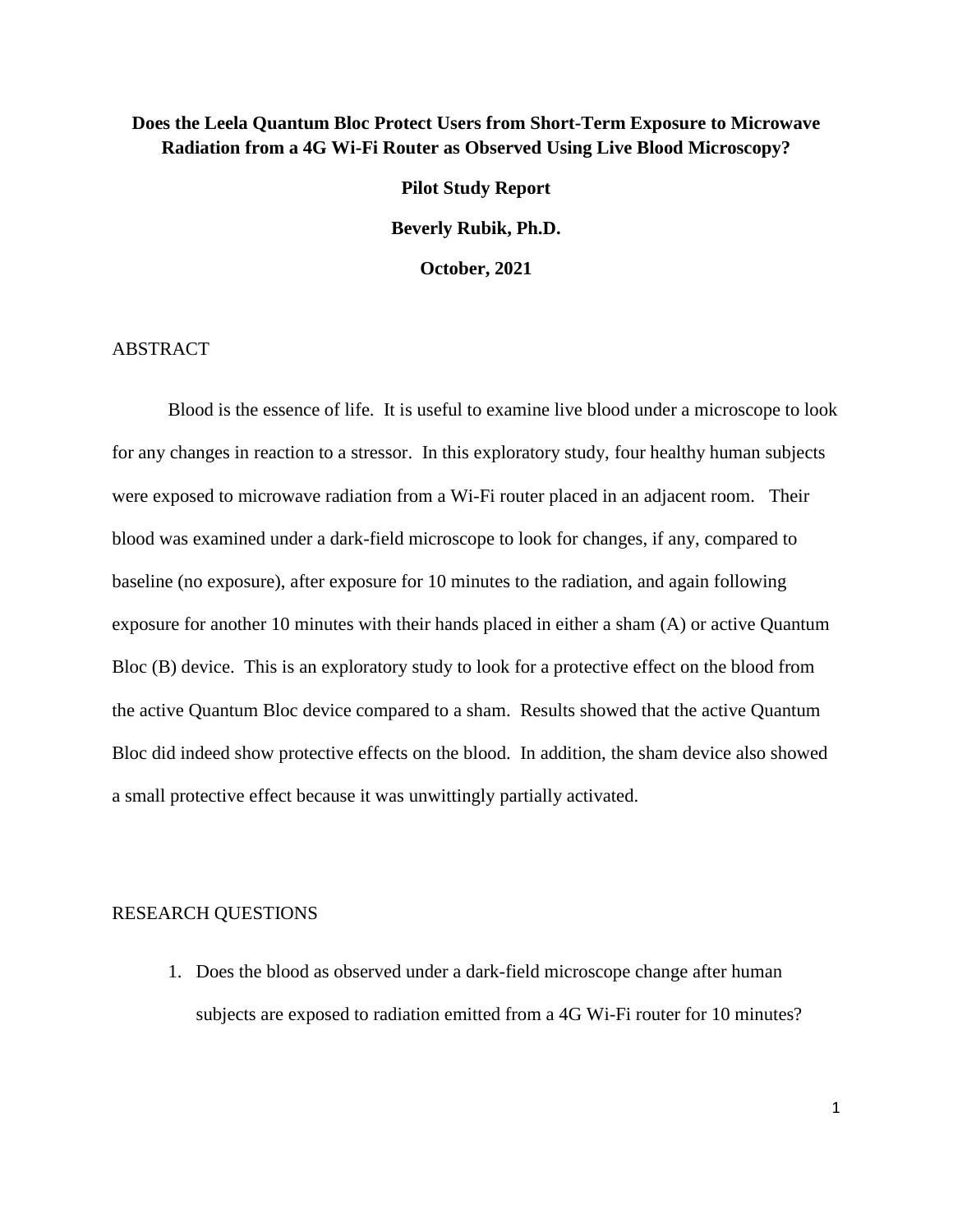2. Does the Quantum Bloc device help protect human subjects from adverse blood changes seen upon exposure to radiation from the 4G Wi-Fi router?

#### RESEARCH DESIGN

An exploratory pilot study with 4 healthy adults was conducted to look for an effect of the Quantum Bloc device compared to sham device (placebo). The study was randomized, double-blind, and sham-controlled, which is the gold standard of clinical medical research. A technique called live blood analysis or whole blood microscopy was used. Peripheral blood samples taken from subjects' fingertips were placed on glass slides under a dark-field microscope, photographed, and scored by a trained research microscopist using a Likert scale (0 to 4, with 4 being the maximum). These data were analyzed and compared to determine which of various blood morphologies may have changed in relation to the exposure condition. Because the sample size (N=4 subjects) was very small, statistical tests were not done.

## **SUBJECTS**

Subjects were healthy adults consisting of 2 males and 2 females ranging from 42 to 80 years of age, with a mean age of 63 years. An older population was deliberately selected because previously the researcher discovered that older adults showed more adverse effects to wireless radiation as observed in the blood. None of the subjects had a diagnosis of electrosensitivity.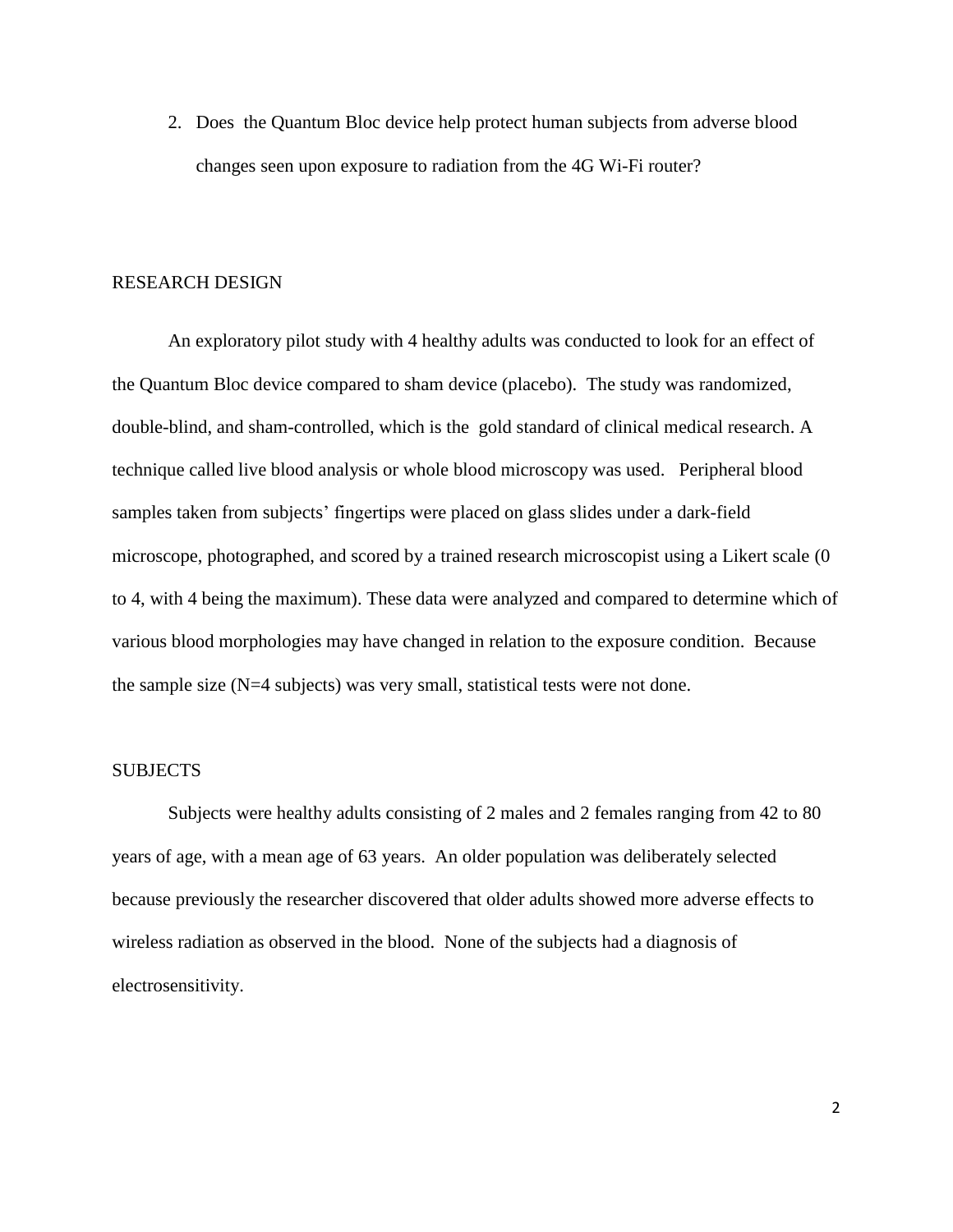# METHODS AND PROCEDURES

Live blood analysis involves examination of a small droplet of fresh capillary blood typically taken from the fingertip. This is observed under an optical microscope at magnifications from 600 to 1200x. A camera mounted on the microscope records digital photographs of the blood samples. This technique provides information on the ecology of the blood, sometimes referred to as the "biological terrain". It is a research tool sometimes also used in holistic health assessment. The size, shape, variability, and cellular integrity of the red blood cells (RBCs) can readily be seen, as well as any stickiness and aggregation of the RBCs. The presence and relative number of white blood cells (WBCs) are noted, along with the motility (movement) of these cells. The blood plasma is checked for relative values of platelet aggregates, the formation of early fibrin  $(< 10$  minutes), the presence of microbial and parasitic forms, as well as particulates including cholesterol, crystals, and contaminants.

This study utilized a custom-built, dark-field microscope attached to a digital video camera system with zoom lens linked to a computer monitor. Software was used to capture and store microphotographs for subsequent analysis. The blood specimen was lit by means of light delivered through fiber optics attached to the microscope condenser to prevent sample heating. A sterile lancet was used to collect a droplet of peripheral blood from the fingertip, which was immediately placed on a glass microscope slide covered with a glass cover slip. Oil immersion lenses at the microscope objective and dark-field condenser were used for image optimization.

3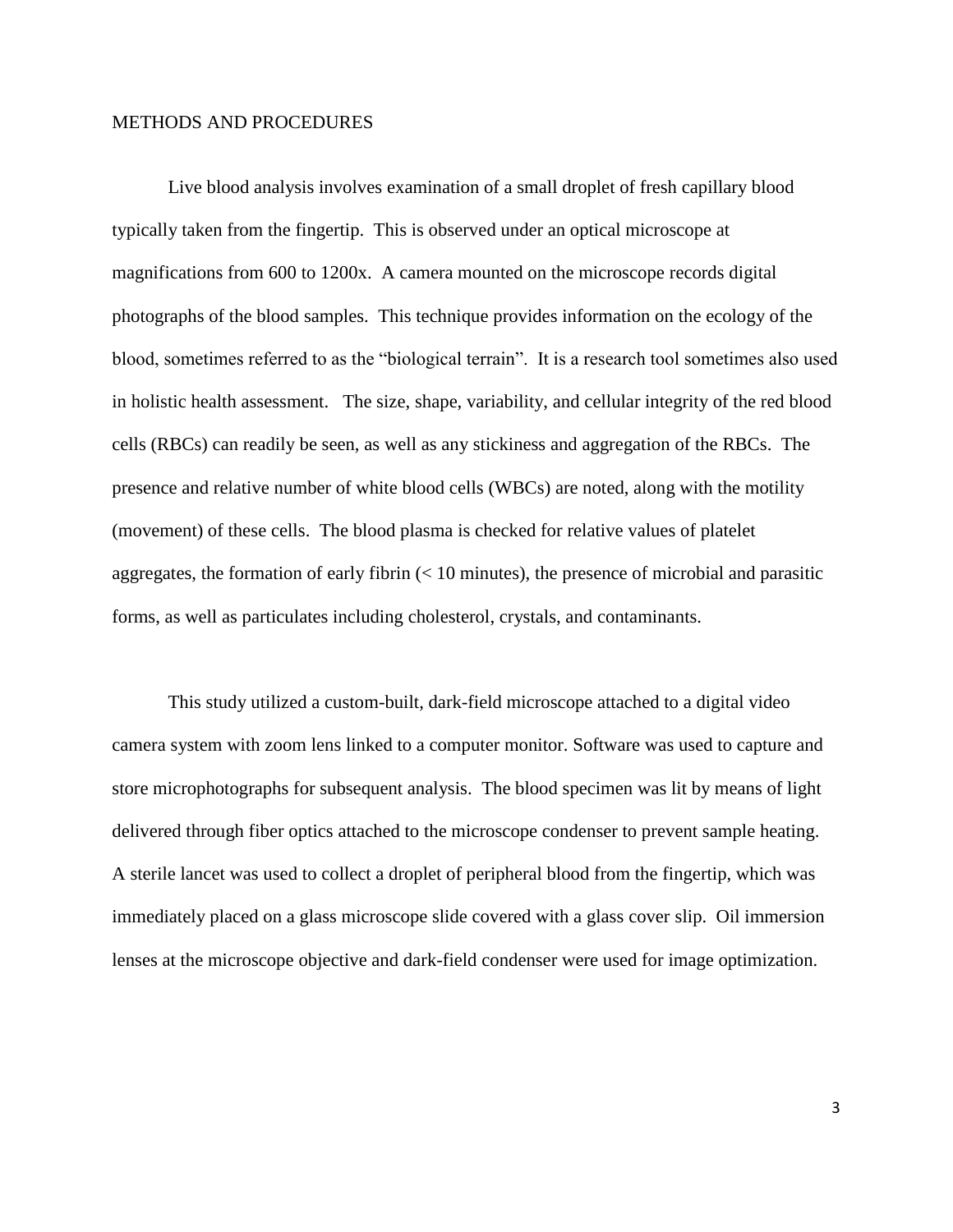Subjects fasted for at least 5 hours and refrained from exposure to cell phones for 2 hours prior to individual appointments. They were tested on different days for Device A and Device B. During the fasting period and the experimental session, subjects were allowed to drink only water. Each subject was given 3 blood tests associated with 3 different exposure conditions as described below. Each blood sample was evaluated and scored for different blood morphological factors. These factors include the shape of red blood cells with respect to any distortion (membrane distortion); state of aggregation of the red blood cells, including clumping, rouleaux formation (cells stuck together in rolls), and stickiness; white blood cell shape and motility; and the degree of early clotting factors including platelet aggregates and presence of early fibrin. A Likert scale from 0 to 4 was used to score the blood factors, in which 0 indicates an absence of the blood factor, and 4 indicates the maximum level of the blood factor.

Three blood tests were performed on each subject as follows: (1) initially, prior to Wi-Fi exposure (baseline condition), for which the radiofrequency radiation exposure was -42 dbm (ambient level in the laboratory); (2) following 10 minutes of exposure to a 4G Wi-Fi router placed in an adjacent room, 2 meters from the subject, during which the exposure was -10 dbm; and (3) following an additional 10 minutes of exposure to the -10 dbm level of Wi-Fi while placing their hands inside either the sham or active device. Neither the researcher nor the subject knew which of the devices was active—i.e., the study was double-blinded, and also randomized (random order of testing with Device A or B). Six or more typical blood microphotographs were made for each of the 3 exposure conditions.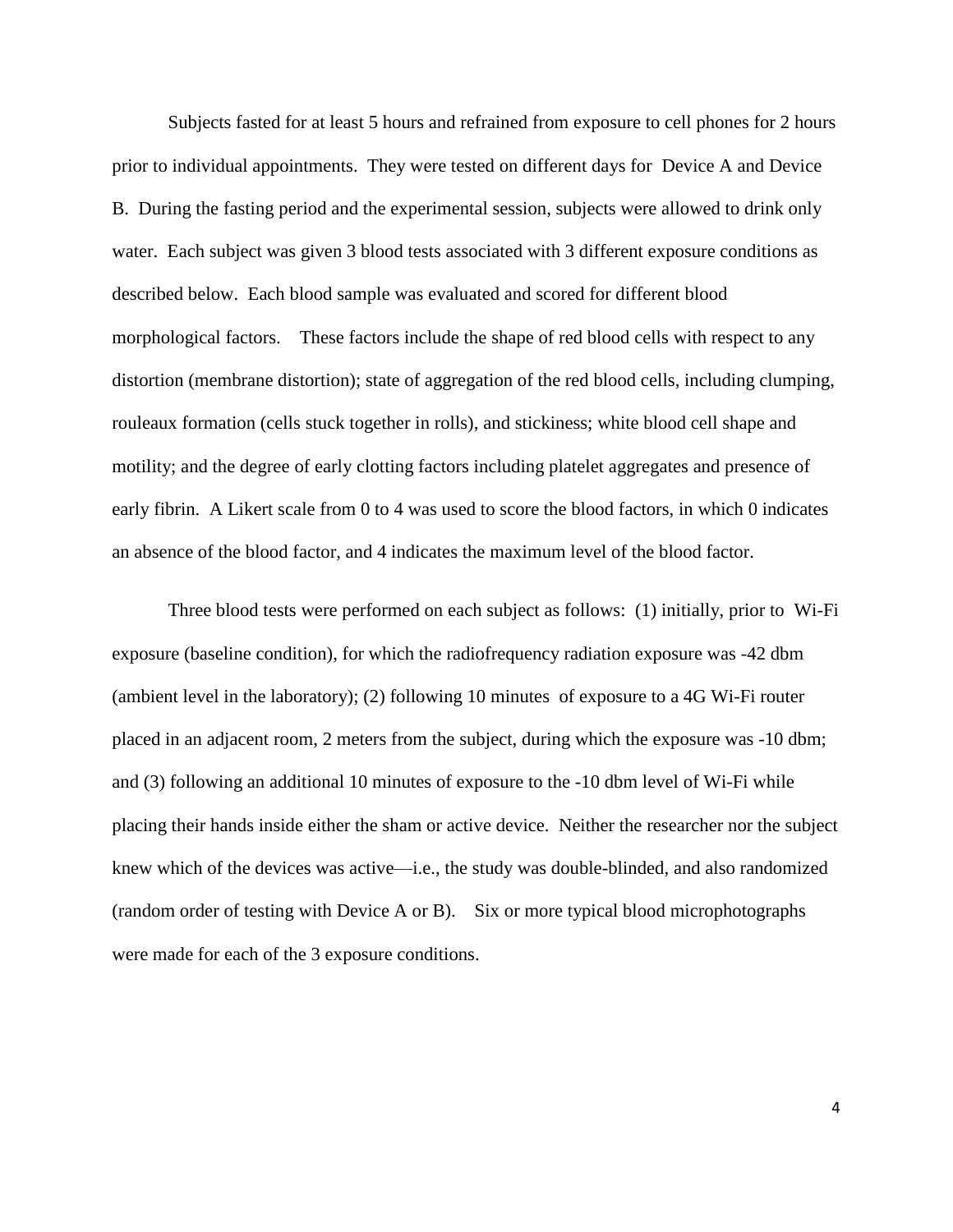The baseline blood tests of all subjects revealed normal healthy blood. All 4 subjects showed adverse blood changes due to Wi-Fi radiation exposure—sticky red blood cells rouleaux and RBC clumping, and greater quantities of fibrin. The blood microphotographs and the Excel file of compiled data and calculations accompany this report

The comparison of Device A and Device B for the Wi-Fi exposure conditions is shown in Figure 1. The values shown are the average values of the 4 subjects in the sham and active device condition.



Figure 1: Comparison of blood parameters during Wi-Fi exposure with Device A (sham, partially activated) or Device B (active device). Rouleaux = roll formations of red blood cells; Aggreg = nonspecific aggregates of red blood cells; Memb Dist = membrane disturbances and irregularities of shape seen in the red blood cell membranes; Fibrin = formation of early fibrin; WBC activ = relative motility of the white blood cells.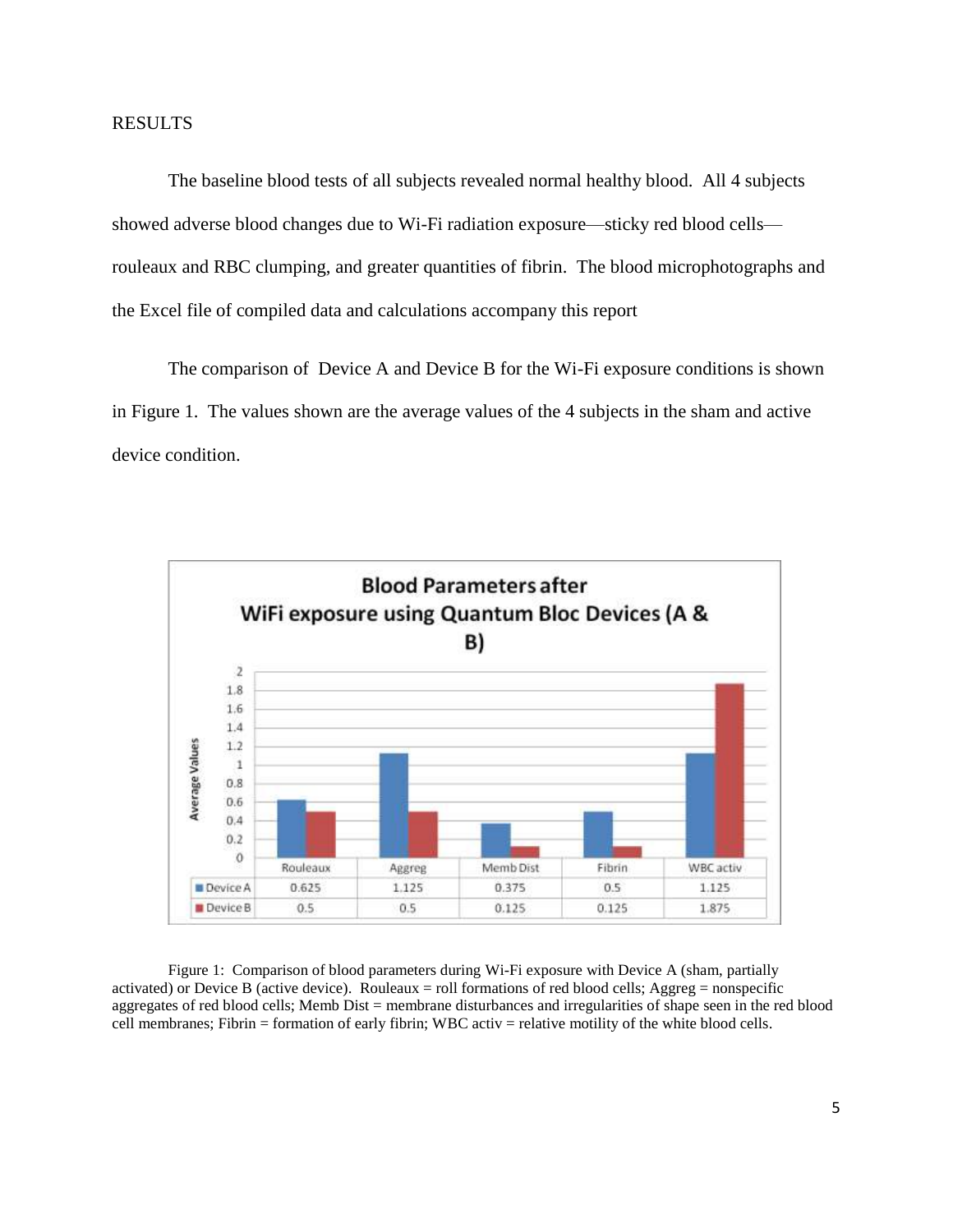The data in Figure 1 indicated that Device A was the sham, but in comparison to the exposure session, it seemed clear that it had been inadvertently partly activated. The researcher took extreme caution to keep the two devices at different locations and separated by at least 150 feet, but upon completion of the study, Leela discovered that the sham plates had been inadvertently partly activated at their location. Besides reduction of rouleaux (rolls of red blood cells stuck together) and other red blood cell aggregates, membrane disturbances, and fibrin formation were also diminished by the active device. An additional unexpected finding is that white blood cell motility (movement) was enhanced, especially in the presence of the active device (B).

Figure 2 shows the average values of blood parameters for radiation exposure alone compared to exposure with Device B. The protective effects of Device B are clear in that red blood cell rouleaux, aggregation, and fibrin formation are reduced. The greater activation of white blood cell motility is also noteworthy.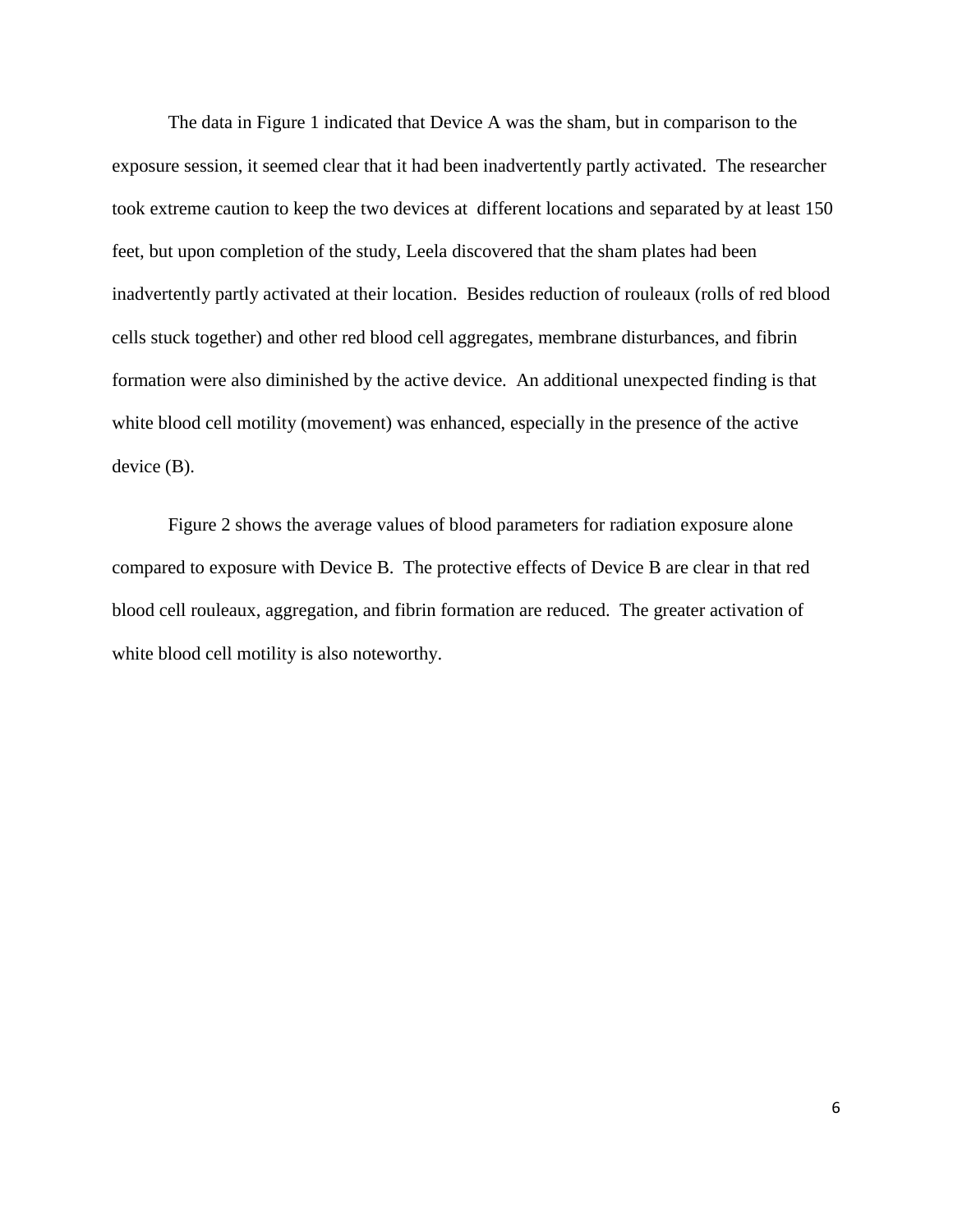

Figure 2: Comparison of blood parameters during Wi-Fi exposure and use of Device B (active device) during Wi-Fi exposure. Exp = exposure; Rouleaux = roll formations of red blood cells; Aggreg = nonspecific aggregates of red blood cells; Memb Dist = membrane disturbances and irregularities of shape seen in the red blood cell membranes; Fibrin = formation of early fibrin; WBC activ = relative motility of the white blood cells.

#### CONCLUSIONS AND DISCUSSION

Results show readily observable, substantial changes in blood morphology from shortterm exposure to moderate levels of Wi-Fi radiation exposure in 4 out of 4 adults. RBC aggregation and stickiness as well as early fibrin were observed in live blood samples following 10 minutes of exposure to microwave radiation. The active Quantum Bloc (Device B) showed a clear protective effect in preventing the red blood cells from sticking together, reducing early fibrin formation, and increasing white blood cell motility. The latter finding could be followed up with more sophisticated immunological studies.